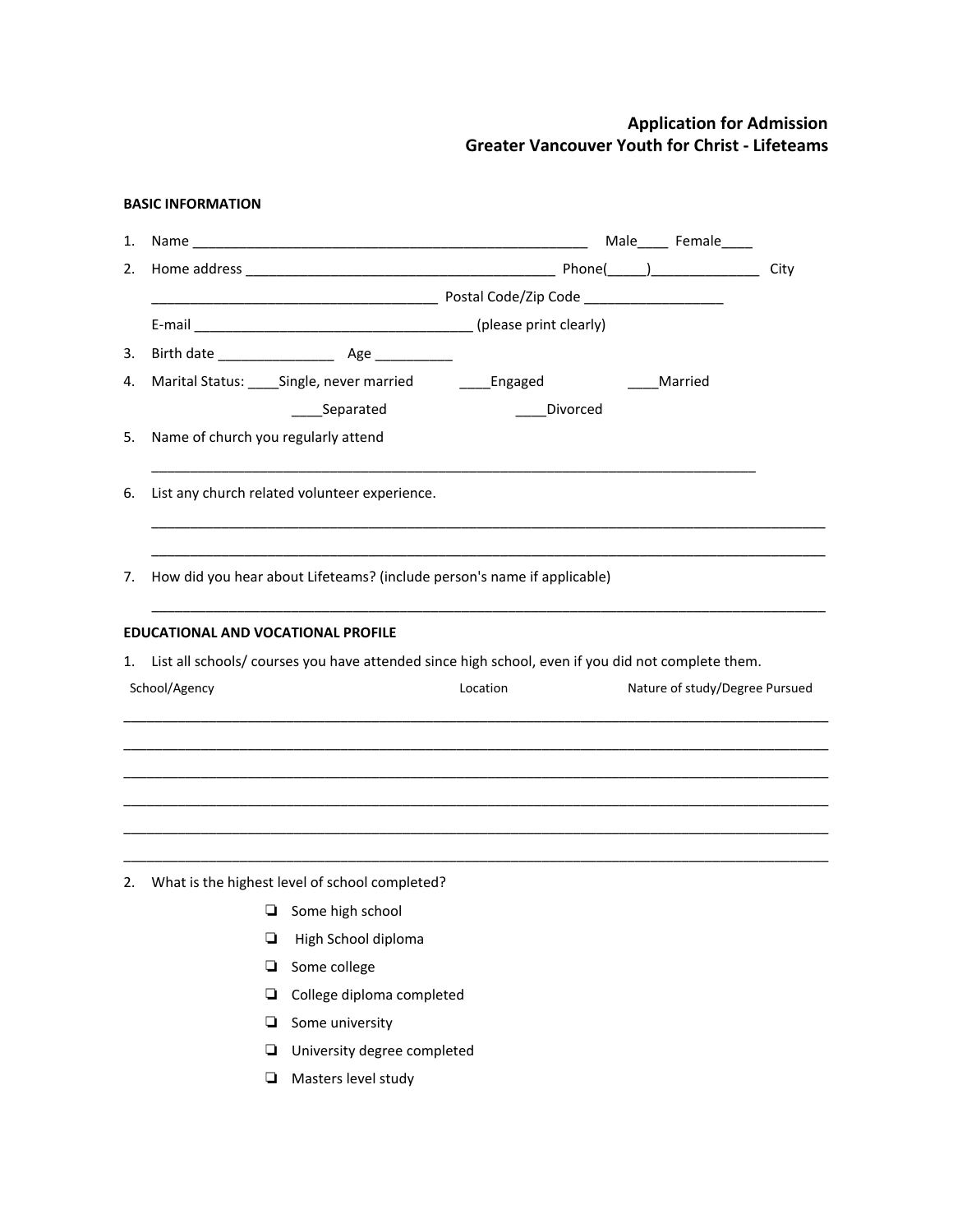3. List your employment and non-church volunteer experience (or attach a recent resume)

|    | Employer/Volunteer Organization                                                    | Type of work                                                    | Length of Involvement                                                                                                                                                                                      |
|----|------------------------------------------------------------------------------------|-----------------------------------------------------------------|------------------------------------------------------------------------------------------------------------------------------------------------------------------------------------------------------------|
|    |                                                                                    |                                                                 |                                                                                                                                                                                                            |
| 4. |                                                                                    |                                                                 | Please list any other involvement with youth work (past or present) not covered in the above question:                                                                                                     |
| 5. |                                                                                    |                                                                 | Do you have any current debts that could cause difficulty in your ability to finance your Lifeteams<br>experience? ______ If so, please indicate the approximate amount of indebtedness and your plans for |
| 6. | repayment.<br>Briefly describe your future career hopes or directions of interest: |                                                                 |                                                                                                                                                                                                            |
|    |                                                                                    |                                                                 |                                                                                                                                                                                                            |
| 1. | PERSONAL PRACTICE AND HEALTH PROFILE                                               | _____ If yes, please provide a brief overview of the situation: | Have you had or are you now receiving professional assistance for emotional or mental health difficulties?                                                                                                 |
| 2. | If yes, please explain more fully:                                                 |                                                                 | Do you now have any chronic diseases, physical disabilities or food allergies that require special attention?                                                                                              |
| 3. | you rate your fitness level at this point:                                         |                                                                 | Some Lifeteams outdoor adventures will require a level of physical fitness from participants. How would                                                                                                    |
|    | Ready for the next Ironman competition                                             |                                                                 | Enjoy occasional casual exercise                                                                                                                                                                           |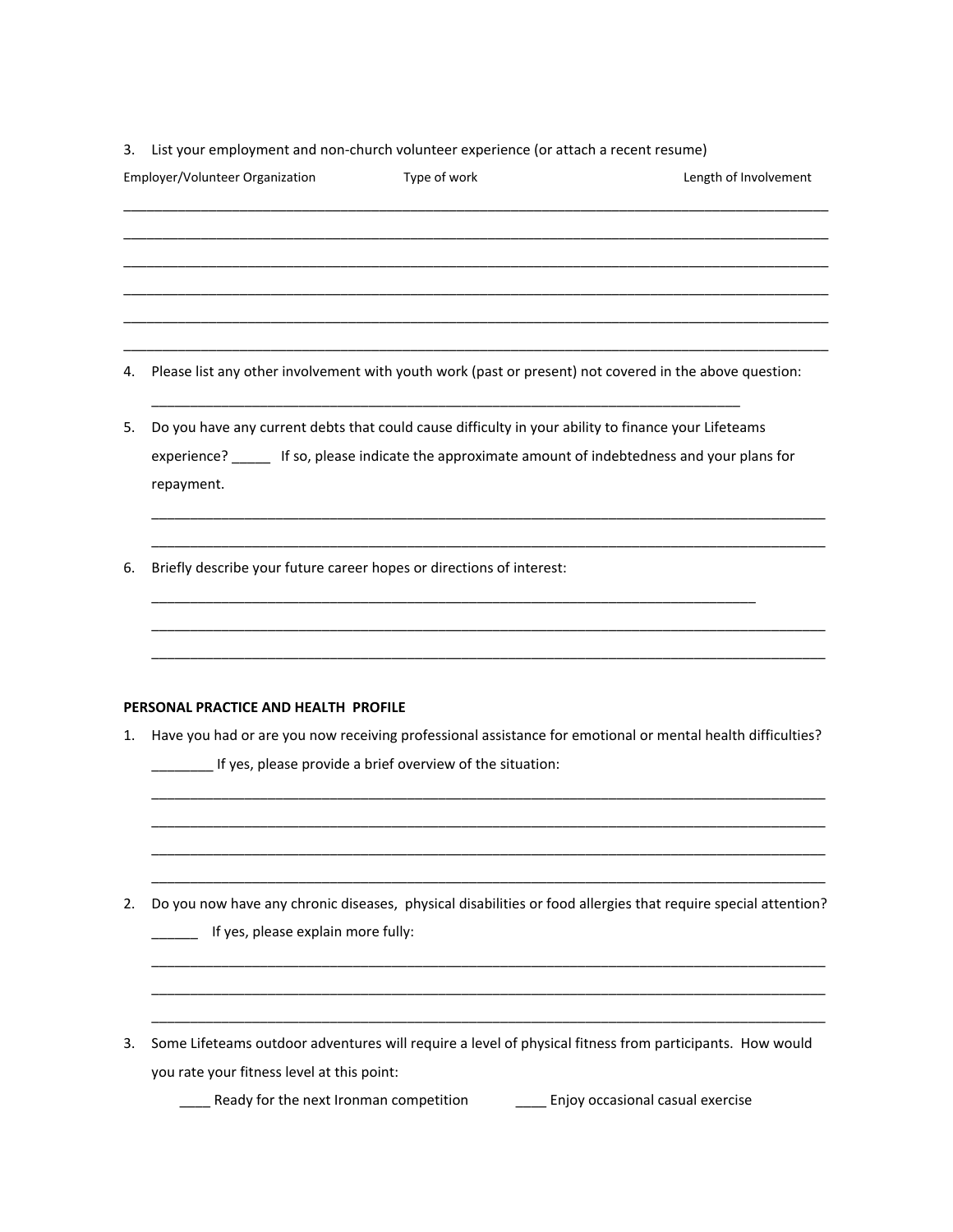| Regularly involved in physical activity | Walking to my car is a workout |
|-----------------------------------------|--------------------------------|
|                                         |                                |

- 4. Do you use alcohol or tobacco? \_\_\_\_\_\_\_ If so, how regularly? \_\_\_\_\_\_\_\_\_\_\_\_\_\_\_\_\_
- 5. Are you now or have you ever been involved with non-prescription drug use? \_\_\_\_\_\_\_\_\_\_\_\_\_ If yes, please indicate to what extent and your most recent involvement:
- 6. Have you ever been charged or convicted of a criminal offense? \_\_\_\_\_ If you have, please explain the circumstances more fully:
- 8. What are your main interests? How do you spend your free time?

9. What do you see as your greatest challenge in attending a program such as this? \_\_\_\_Involvement with teens \_\_\_\_\_\_\_\_\_ Living in community Academic expectations \_\_\_\_Managing your personal difficulties \_\_\_\_\_\_\_\_\_\_\_\_\_\_\_ Other 

#### **SPIRITUAL PROFILE**

1. Describe briefly your journey toward knowing Jesus personally: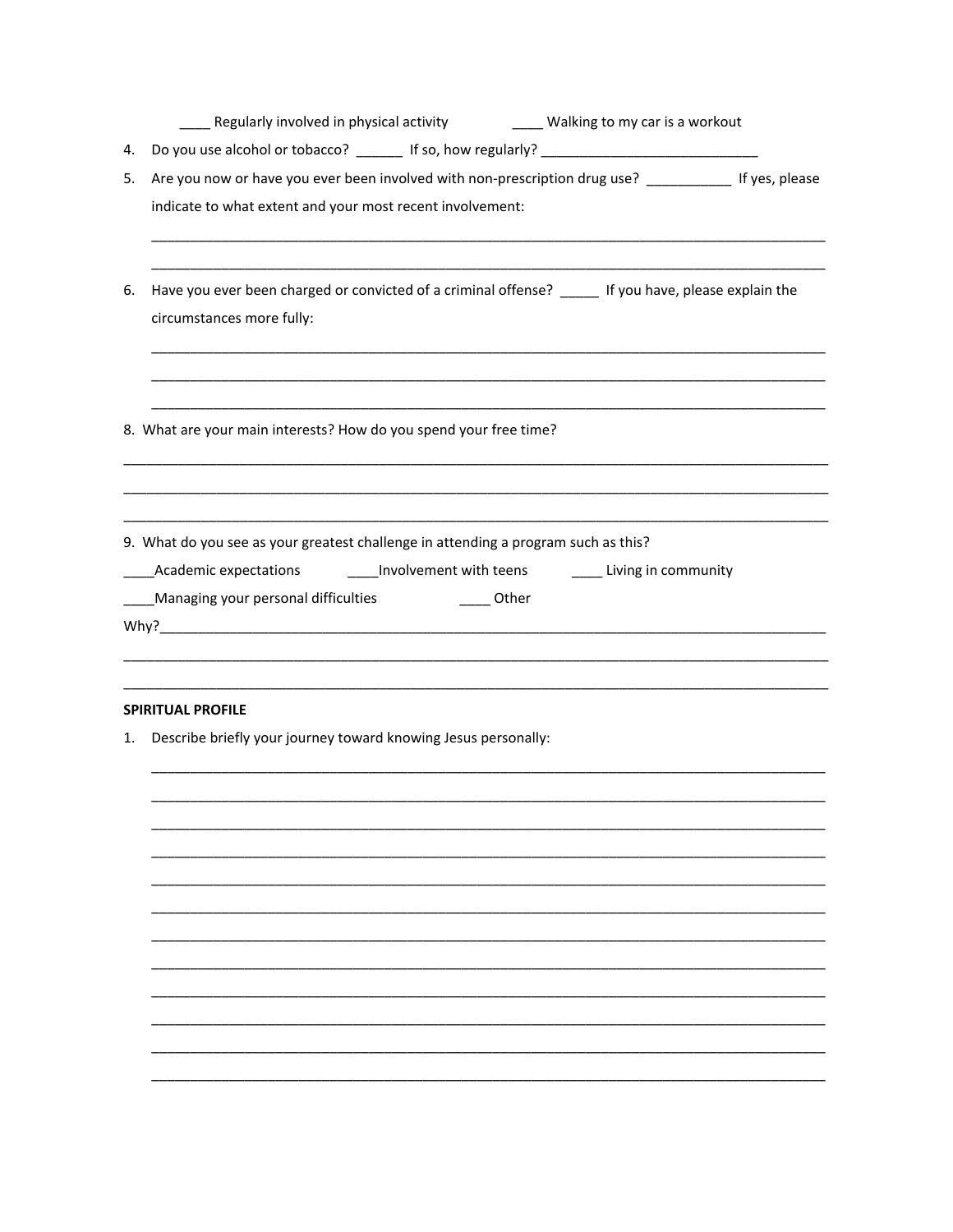2. What was your last significant spiritual decision or commitment? What has God been doing within you most recently?

| 3. | Describe | (i)<br>(ii) | your present relationship to Christ, and<br>what evidence of this commitment someone watching your daily life might see |
|----|----------|-------------|-------------------------------------------------------------------------------------------------------------------------|
|    |          |             |                                                                                                                         |
|    |          |             |                                                                                                                         |
| 4. |          |             | Why do you want to attend this program? Why now?                                                                        |
|    |          |             |                                                                                                                         |
| 5. |          |             | Because of our partnership with Rocky Mountain College (RMC), we send the application file of accepted                  |

students to RMC. Do you give us permission to send your file to RMC if you are accepted?

 $\frac{1}{\sqrt{1-\frac{1}{2}}}$ Yes  $\frac{1}{\sqrt{1-\frac{1}{2}}}$ No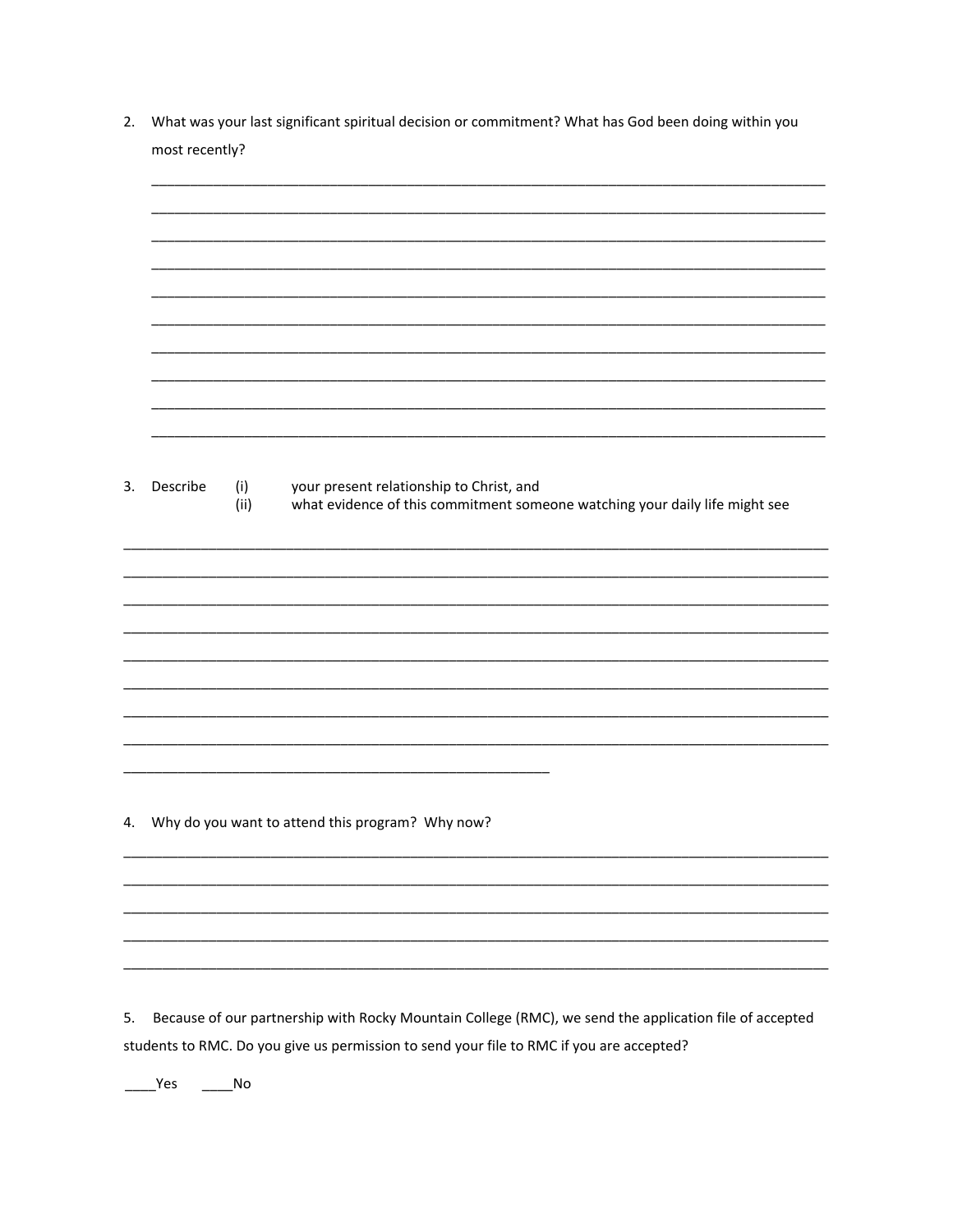- 7. Choose three references who have known you for at least one year from each of the following categories:
- (i) someone who has been in direct leadership over you such as a boss, supervisor, or teacher
- (ii) a friend
- (iii) an adult who could speak of your spiritual journey
- Please ask these three people to fill out the **Reference Form** located at www.lifeteams.ca . They can return it to us either by e-mail or to the address below. If any of your references are unable to access this form through the internet, please provide us with their name and address and we will send a form in the mail to them.

# **PLEASE RETURN COMPLETED APPLICATION AND THE FOLLOWING SIGNED STATEMENT OF FAITH TO:**

**Lifeteams 4055 Lakemount Rd. Abbotsford, B.C. V3G 2J1**